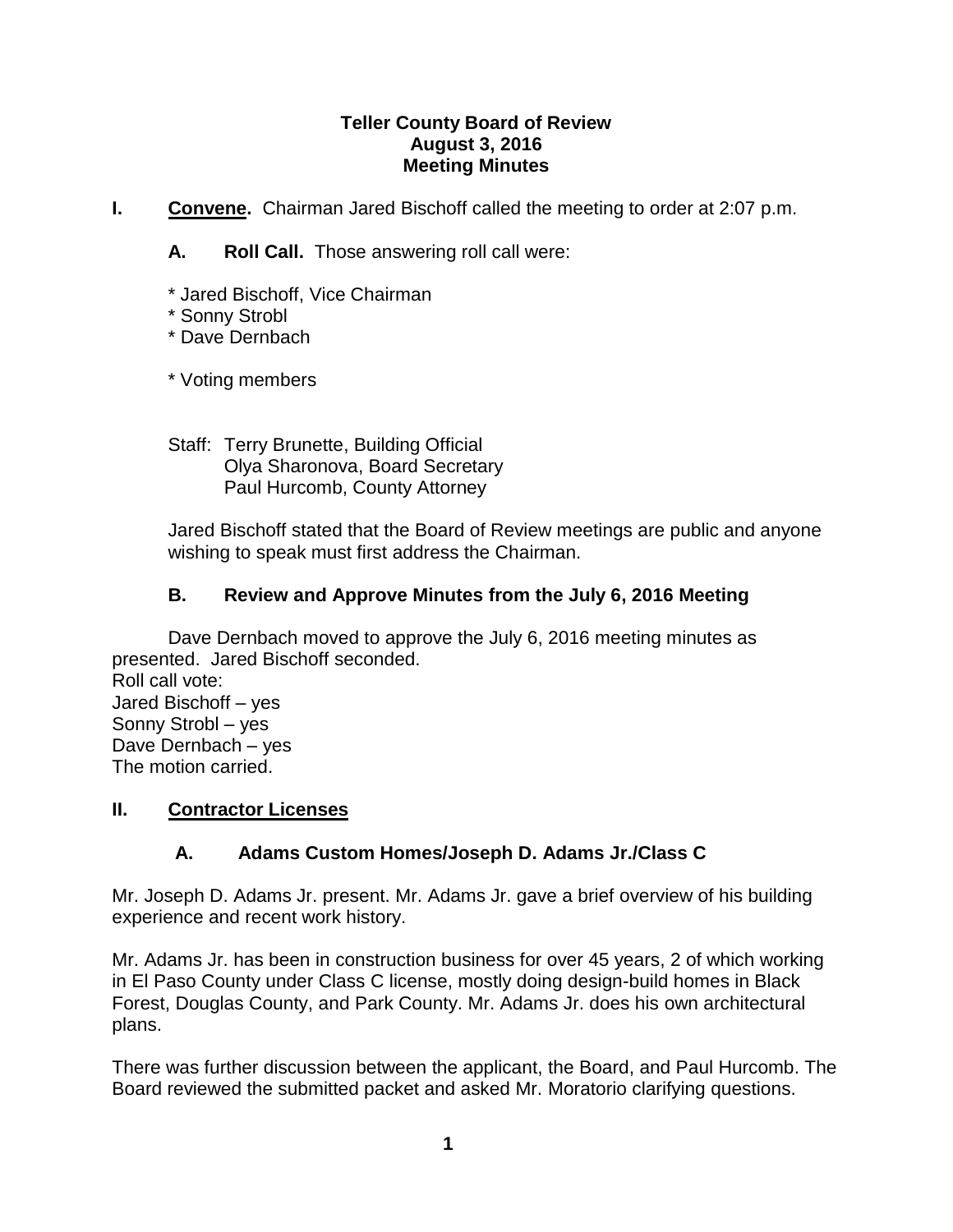Mr. Adams Jr. filled in missing information on his contractor application and clarified questions regarding previous lawsuits and a bankruptcy case filed in 2005.

Jared Bischoff opened this matter up for public comment. No public comment. Close public comment.

Paul Hurcomb indicated that the company's corporate records were in order with the State.

Sonny Strobl moved to grant Adams Custom Homes with Joseph D. Adams Jr. as the examinee, a Class C license. Dave Dernbach seconded. Roll call vote: Jared Bischoff – yes Sonny Strobl – yes Dave Dernbach – yes The motion carried.

### **III. Board Discussion**

**A. Consider and recommend to the Teller County Board of County Commissioners to amend Article II, Section 102.g – Insurance Requirements as it relates to General Liability Certificate of Insurance and Worker's Compensation Coverage.**

Terry Brunette presented the staff report. He explained the proposed change and the reason behind it.

# **AMEND SECTION 102.g INSURANCE REQUIREMENTS**

The third paragraph of Section 102.g is amended as follows:

A certificate of current Worker's Compensation Insurance or private insurance acceptable to the State shall be required. No Worker's Compensation Insurance is required if the Contractor has no employees, has filed with the County a Certificate to that effect, and no Worker's Compensation Insurance is required by State law or regulation. *If no Workers' Compensation Insurance is required by State law or regulation, then the contractor shall provide the Building Department with either a Rejection of Workers' Compensation form that has been filed with the State (DORA) or a signed Workers' Compensation Statement using the form provided by the Building Department.*

There was a brief discussion between the Board, Building Department Staff, and Paul Hurcomb regarding proposed changes to Article II, Section 102.g.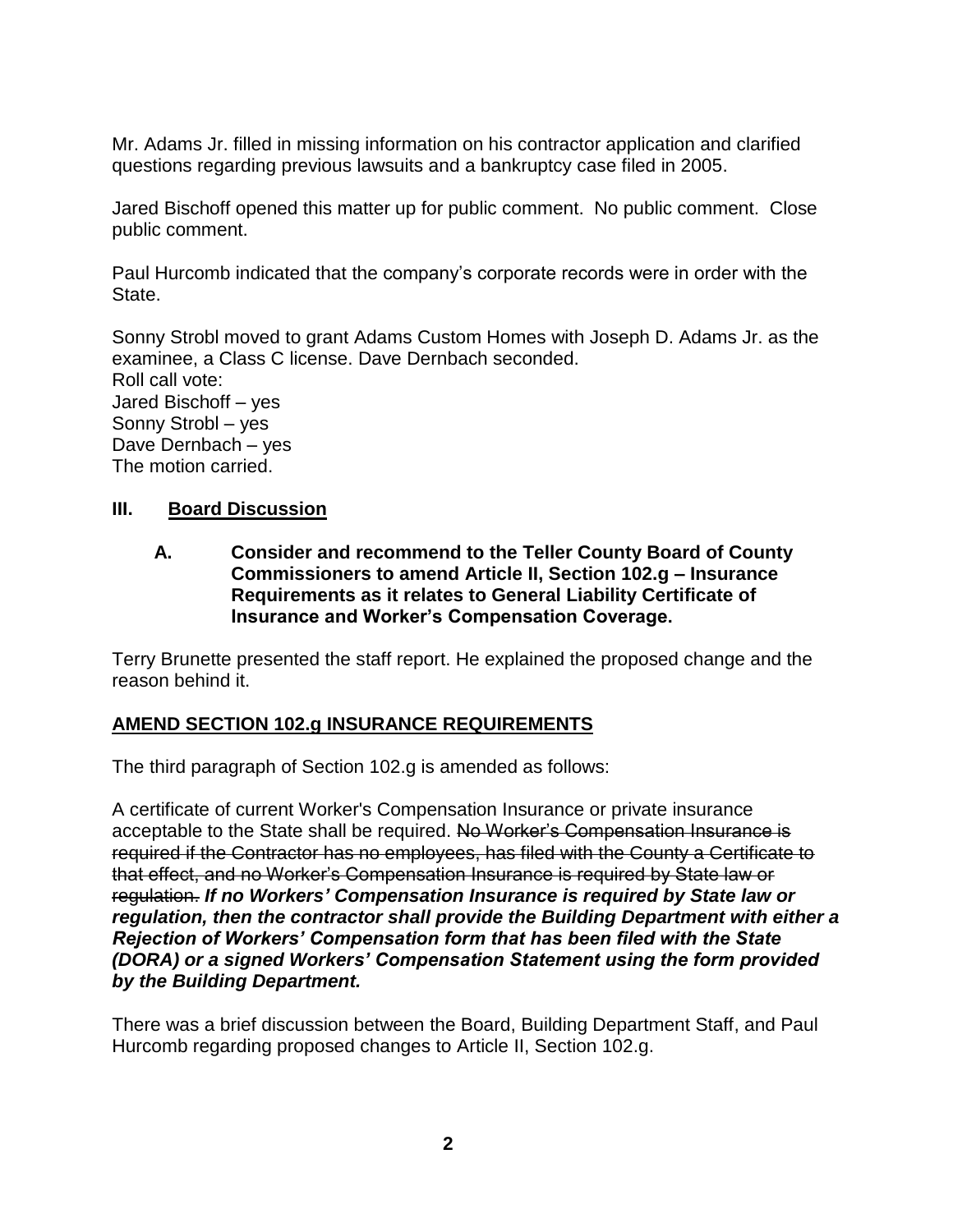Sonny Strobl moved to recommend to the Teller County Board of County Commissioners to amend Article II, Section 102.g – Insurance Requirements as it relates to General Liability Certificate of Insurance and Worker's Compensation Coverage. Jared Bischoff seconded. Roll call vote: Jared Bischoff – yes Sonny Strobl – yes Dave Dernbach – yes

The motion carried.

Jeff Smith joined the meeting at 2:33 p.m. Jared Bischoff appointed alternate member Jeff Smith as a voting member for today's meeting.

#### **B. Consider and recommend to the Teller County Board of County Commissioners to amend Article III, Section R105.1 – Permits Required.**

Terry Brunette presented the staff report. He explained the proposed change and the reason behind it.

# **ADD AND AMEND SECTION 105.1 PERMITS REQUIRED**

**R105.1 Required.** Except as specified in Section R105.2 Work Exempt from permit, any owner or authorized agent who intends to construct, enlarge, alter, repair, move, demolish or change the occupancy of a building or structure, or to erect, install, enlarge, alter, repair, remove, convert or replace any electrical, gas, mechanical or plumbing system, the installation of which is regulated by this code the Teller County Building Code, or to cause any such work to be done, shall first make application to the *building official* and obtain the required *permit*.

There was a brief discussion between the Board, Building Department Staff, and Paul Hurcomb regarding proposed changes to Article III, Section R105.1 – Permits Required.

Sonny Strobl moved to recommend to the Teller County Board of County Commissioners to amend Article III, Section R105.1 – Permits Required. Jeff Smith seconded. Roll call vote: Jared Bischoff – yes Sonny Strobl – yes Dave Dernbach – yes Jeff Smith – yes

The motion carried.